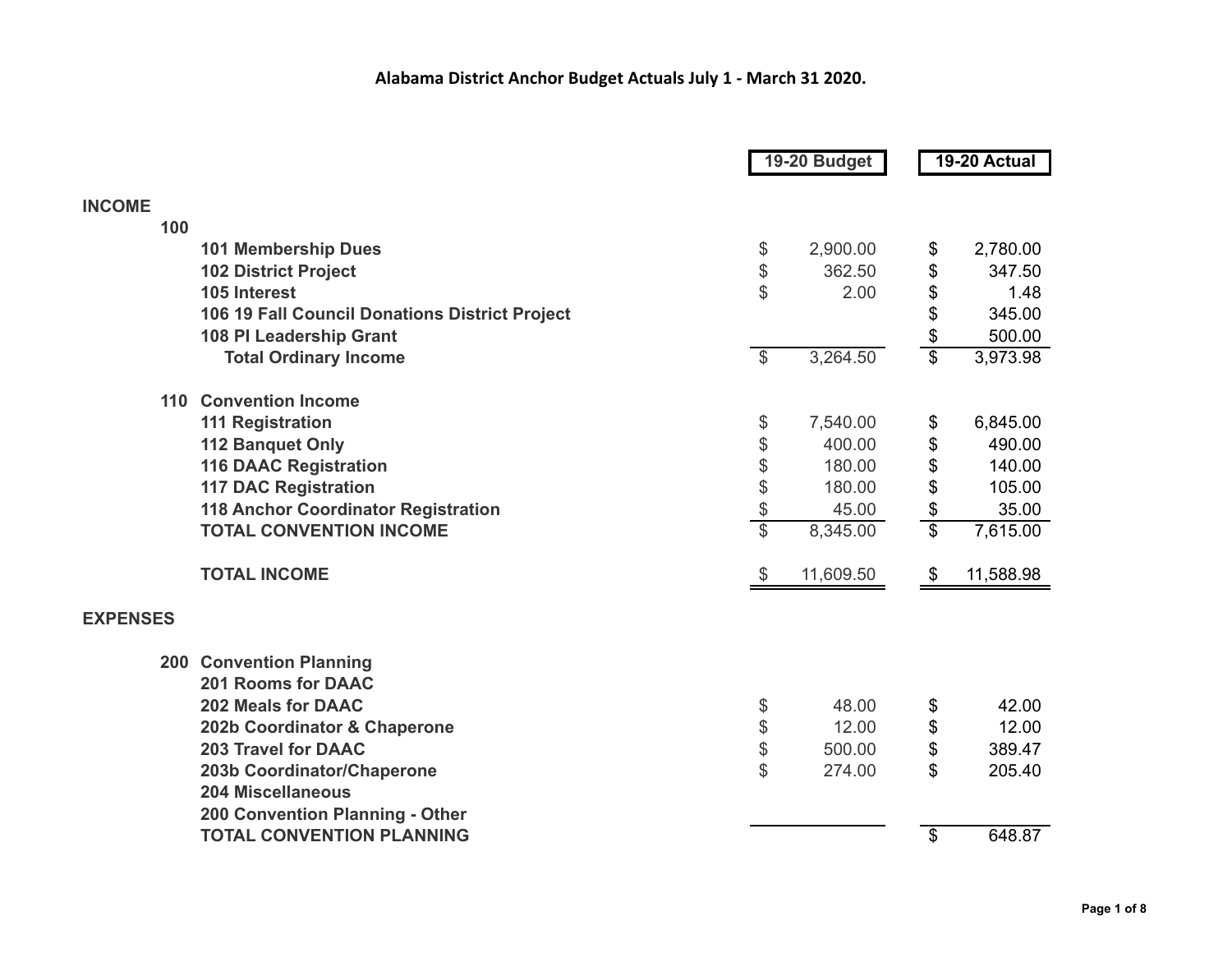|                                           |                          | 19-20 Budget |                                           | 19-20 Actual |
|-------------------------------------------|--------------------------|--------------|-------------------------------------------|--------------|
|                                           |                          |              |                                           |              |
| 300 Anchor Coordinator Convention Expense |                          |              |                                           |              |
| <b>301 Room</b>                           | \$                       | 152.00       | $\$\$                                     | 153.60       |
| 302 Meals                                 | \$                       | 26.00        |                                           |              |
| <b>302 Travel to Convention</b>           | \$                       | 10.00        |                                           |              |
| <b>304 Registration</b>                   | \$                       | 45.00        | $\$\$                                     | 35.00        |
| 300 Anchor Coordinator Convention - Other |                          |              |                                           |              |
| <b>TOTAL ANCHOR COORDINATOR EXPENSE</b>   | $\overline{\mathcal{S}}$ | 233.00       | $\overline{\$}$                           | 188.60       |
| <b>400 DAAC Convention Expenses</b>       |                          |              |                                           |              |
| 401                                       |                          |              |                                           |              |
| 402 Meals                                 | \$                       | 104.00       |                                           |              |
| <b>403 Rooms</b>                          | \$                       | 152.00       | \$                                        | 148.85       |
| <b>404 Transportation</b>                 | \$                       | 350.00       | $\, \, \raisebox{12pt}{$\scriptstyle \$}$ | 276.47       |
| <b>405 DAAC Registrations</b>             | $\frac{3}{2}$            | 180.00       | $\frac{6}{3}$                             | 140.00       |
| <b>TOTAL DAAC CONVENTION EXPENSE</b>      |                          | 786.00       |                                           | 565.32       |
| <b>500 ANCHOR CONVENTION</b>              |                          |              |                                           |              |
| 501 Banquet                               | $\mathcal{L}$            | 3,875.00     | \$                                        | 3,153.32     |
| 501b Banquet Refund                       |                          |              |                                           |              |
| 502 Banquet Only                          | \$                       | 400.00       | \$                                        | 490.00       |
| 503 Breakfast Only                        | \$                       | 1,750.00     | \$                                        | 1,360.44     |
| <b>504 Programs</b>                       | \$                       | 75.00        | \$                                        | 16.80        |
| <b>505 Duplicating</b>                    | \$                       | 35.00        | \$                                        | 6.07         |
| <b>506 Registration Supplies</b>          | \$                       | 80.00        |                                           |              |
| 507 Postage                               |                          |              |                                           |              |
| 508 Workshops                             | \$                       | 200.00       |                                           |              |
| <b>506 Banquet Decorations</b>            | \$                       | 100.00       | \$                                        | 100.00       |
| <b>510 Hospitality</b>                    | \$                       | 300.00       | $\, \, \raisebox{12pt}{$\scriptstyle \$}$ | 120.00       |
| 511 Audio-Visual                          | \$                       | 200.00       | $\mathbb{S}$                              | 275.60       |
| 512 Cost of fundraiser                    |                          |              |                                           |              |
| <b>513 Speakers</b>                       | \$                       | 250.00       | $\mathfrak{S}$                            | 223.60       |
| <b>514 District Projects</b>              |                          |              |                                           |              |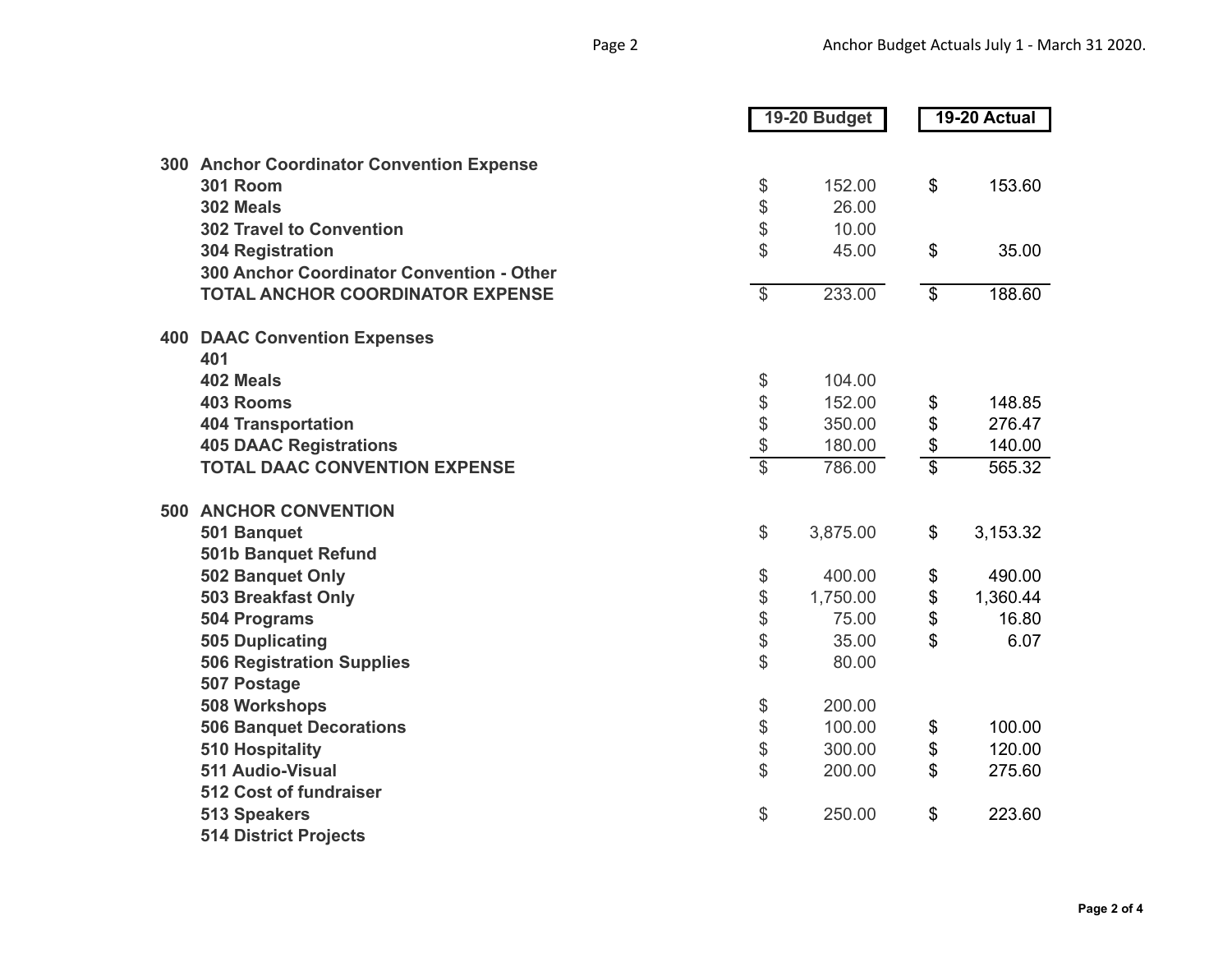|     |                                      | 19-20 Budget                              |           |                 |          |  | 19-20 Actual |
|-----|--------------------------------------|-------------------------------------------|-----------|-----------------|----------|--|--------------|
|     | <b>515 Meeting Rooms</b>             | \$                                        | 400.00    |                 |          |  |              |
|     | <b>516 Entertainment</b>             | \$                                        | 300.00    | \$              | 250.00   |  |              |
|     | 517 Shirts                           |                                           |           |                 |          |  |              |
|     | 518 Awards, Gifts, Certificates      | \$                                        | 75.00     | $\mathfrak{S}$  | 86.57    |  |              |
|     | <b>519 Installation of Officers</b>  | \$                                        | 50.00     |                 |          |  |              |
|     | <b>520 Miscellaneous</b>             | \$                                        | 15.00     |                 |          |  |              |
|     | <b>521 Registration Refund</b>       |                                           |           |                 |          |  |              |
|     | 500 Anchor Convention - Other        |                                           |           |                 |          |  |              |
|     | <b>TOTAL CONVENTION EXPENSE</b>      | $\overline{\mathcal{S}}$                  | 8,345.00  | $\overline{\$}$ | 6,082.40 |  |              |
|     | <b>600 INTERNATIONAL CONVENTION</b>  |                                           |           |                 |          |  |              |
|     | <b>603 Registration</b>              |                                           |           |                 |          |  |              |
|     | 604 Travel                           |                                           |           |                 |          |  |              |
|     | 600 International Convention - Other | $\frac{\$}{\$}$                           | 800.00    |                 |          |  |              |
|     |                                      |                                           | 800.00    |                 |          |  |              |
| 700 | <b>District Project</b>              | $\, \, \raisebox{12pt}{$\scriptstyle \$}$ | 362.50    | \$              | 461.11   |  |              |
|     | 900 Other Expenses                   |                                           |           |                 |          |  |              |
|     | 902 Ribbons, Awards, Gift            |                                           |           |                 |          |  |              |
|     | 903 Supplies                         | \$                                        | 25.00     |                 |          |  |              |
|     | 906 Postage                          |                                           |           |                 |          |  |              |
|     | <b>907 Pilot District Convention</b> | \$                                        | 150.00    |                 |          |  |              |
|     | 909 Miscellaneous                    | \$                                        | 34.00     |                 |          |  |              |
|     | 910 Bank Charges                     |                                           |           |                 |          |  |              |
|     | 900 Other Expenses - Other           |                                           |           |                 |          |  |              |
|     | <b>TOTAL OTHER EXPENSES</b>          | $\overline{\mathcal{S}}$                  | 209.00    |                 |          |  |              |
|     | <b>TOTAL EXPENSES</b>                | \$                                        | 10,735.50 | \$              | 7,946.30 |  |              |

**REGIONS CHECKING**